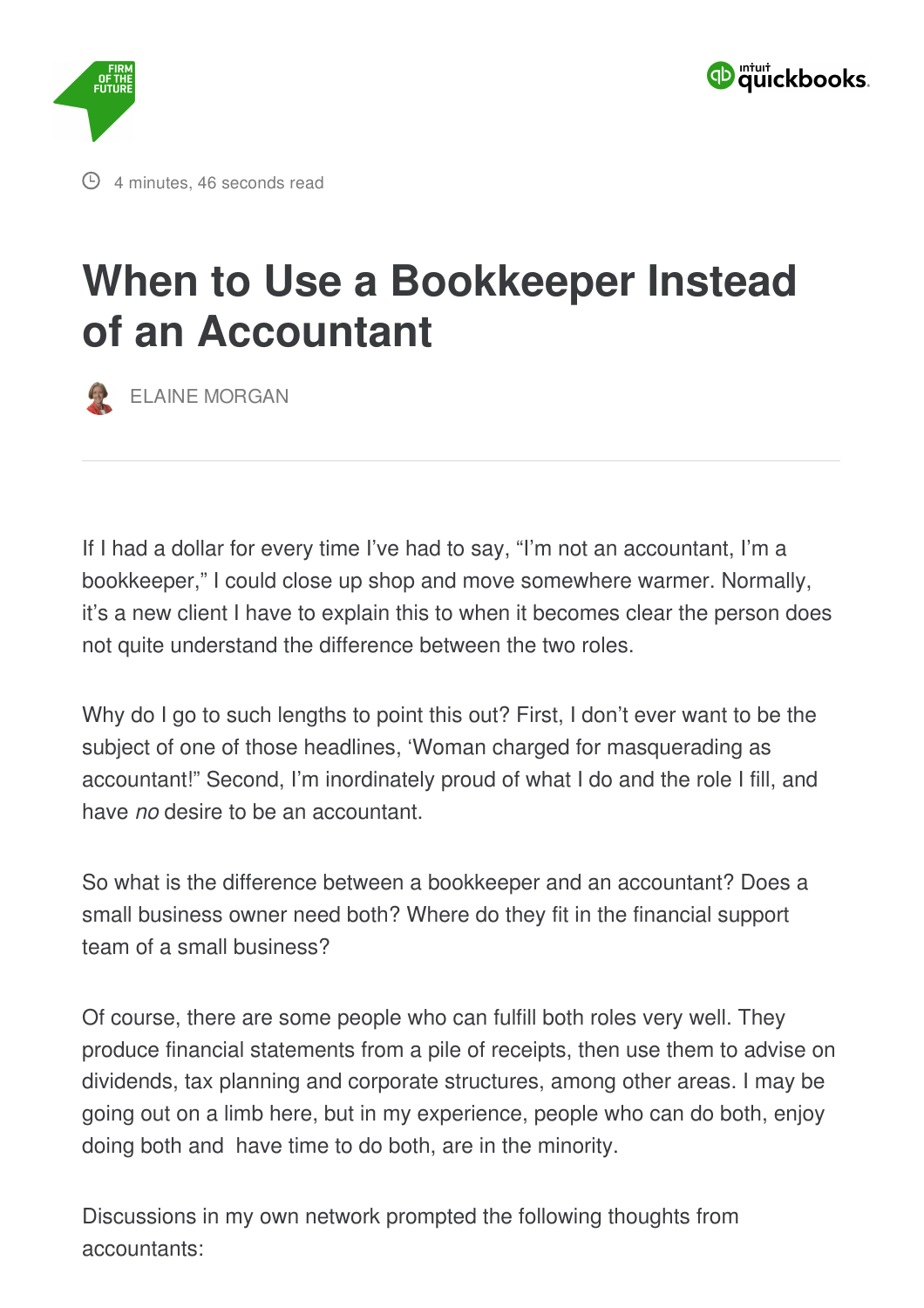- $\bullet$  "Good bookkeepers make sure everything is bang on  $-$  to the penny. They make sure they've captured everything available. Accountants are more interested in the overall perspective."
- 'We can't possibly go into the detail on every file the way a bookkeeper can. If there's no bookkeeper involved throughout the year, it means much more work for us."

Most accountants freely admit that bookkeeping is neither their strength nor is it how they want to spend their time. They are much more interested in the big picture and can't really devote themselves to a year's worth of debits and credits. Also, they're probably more proficient tax software than in bookkeeping software.

Likewise, bookkeepers can build accurate financial statements, but are not really the experts in looking at all of the combined sources of income and assets to give tax advice. That's best left to a qualified accountant.

How can bookkeepers be the perfect partners to an accountant? By making sure a file arrives on their desk with all asset and liability accounts reconciled, revenue and expenses posted correctly, and most importantly, retained earnings unchanged from the previous year. Ideally, the accountant will be immediately able to sit down with the business owner and discuss year-end strategies. A perfect file would have less than five year-end adjusting entries.

Similarly, an accountant can do many things to assist the bookkeeper. Being available for guidance and advice on compliance issues throughout the year is invaluable. Also, feedback at tax time will help reduce future year-end entries. The best accountants I work with contact me before they do the year-end entries to tap into my knowledge of the file and ensure their accounting entries won't mess up my bookkeeping!

In the end, the real winner when bookkeepers and accountants work in harmony are the business owners. They can get on with running their business while a professional partnership takes care of the finances!